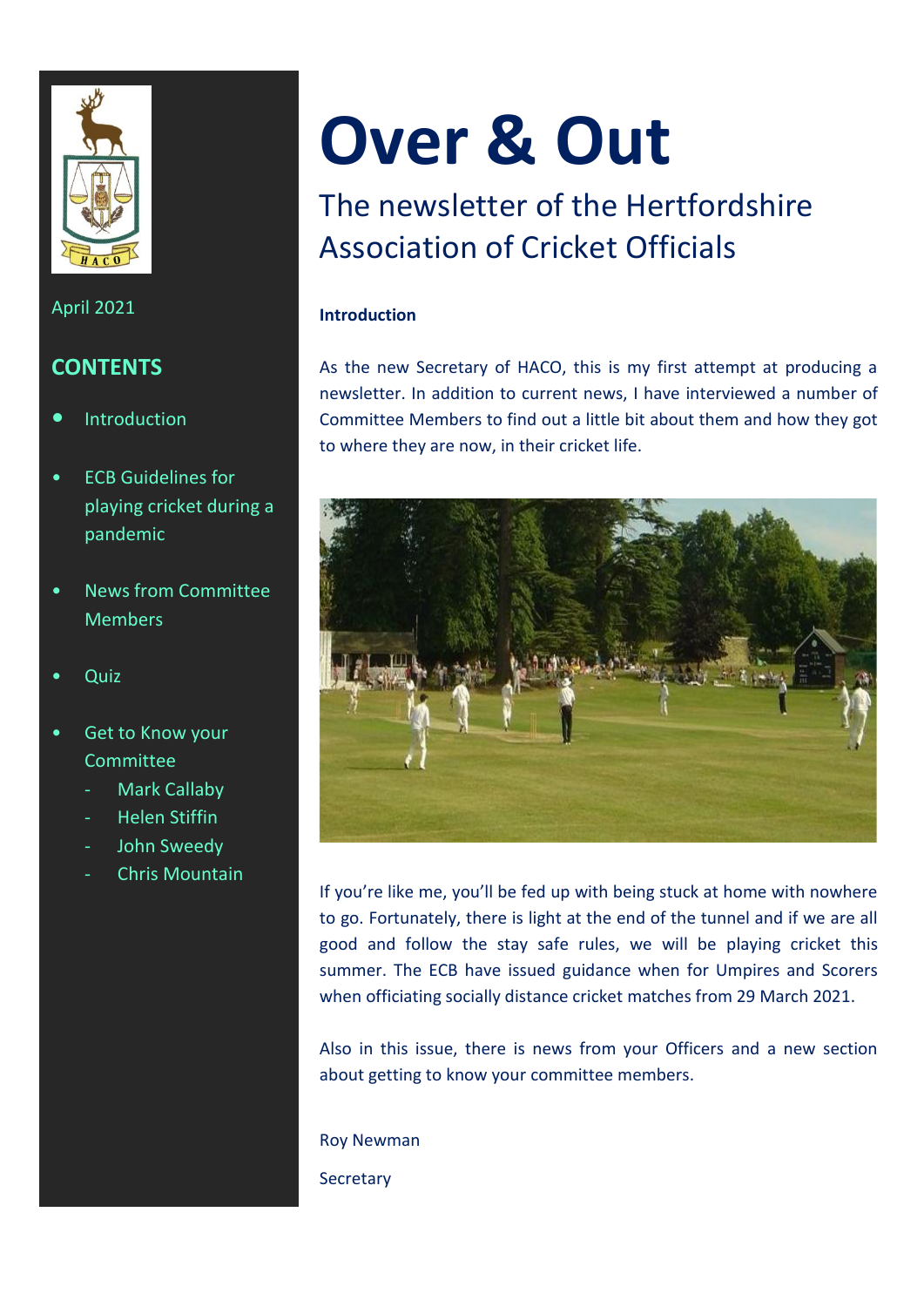# **THE CHAIRMAN'S CORNER**

I can't believe it's been over a year since writing my last Chairman's Corner and if truth be known, I needed help to find a copy of the publication.

A year ago, we had just started working with the Herts CCB on the *[Inspiring Generations](https://www.ecb.co.uk/news/2080194/cricket-is-a-game-for-me)* programme. While everything obviously came to a shuddering halt, I am pleased to confirm that in recent weeks, we have once again connected with our friends at the County Board and have started re-planning activities.

Another casualty of the early days of the first lockdown was the inaugural HACO Conference. Although it wasn't possible to reschedule the event for this year, it remains an objective of the committee, so let's hope we can get this done in 2022.

Not being able to meet up in person also meant that all training courses fell by the wayside. However, thanks to the sterling efforts of Nick Hall, Tim Caldicott, Peter Hinstridge, Hemal Wijesuriya and George White, our series of Continuous Professional Development (CPD) did not. This year, two CPD events, each split into two sessions was delivered online to about 60 participants.

Additionally, ECB ACO has successfully transformed a number of umpires' and scorers' courses making these available online. [Check out the online courses.](https://www.ecb.co.uk/be-involved/officials/find-a-course)

The 2021 cricket season is fast approaching and will kick off with adapted playing conditions similar to those experienced in 2020. The [latest ECB guidance and roadmap](https://www.ecb.co.uk/covid-19?utm_campaign=12277249_310321%20-%20Over%20and%20Out&utm_medium=Email&utm_source=Email_ACO&dm_i=1FZA,7B56P,OM8A14,TNC7M,1) was published on 31 March and ECB ACO has also written a [guidance document for umpires and scorers.](https://i.emlfiles4.com/cmpdoc/6/6/3/7/6/files/723492_aco-return-to-cricket-guidance---march-2021-2.pdf?utm_campaign=12277249_310321%20-%20Over%20and%20Out&utm_medium=Email&utm_source=Email_ACO&dm_i=1FZA,7B56P,OM8A14,TNCG6,1)

That's all from me for now. May I wish you and your families well. Let's hope the sun shines and things continue to improve so that social restrictions finally disappear and the new "normal" can commence.

Mark Callaby

# **ECB GUIDELINES ON PLAYING CRICKET**



To enable recreational cricket to be played, adapted playing conditions have been introduced and the following details the guidance for umpires and scorers who choose to make themselves available. It is the duty of the umpires to manage these new adapted playing conditions and guidance on operating them and any sanctions are also included.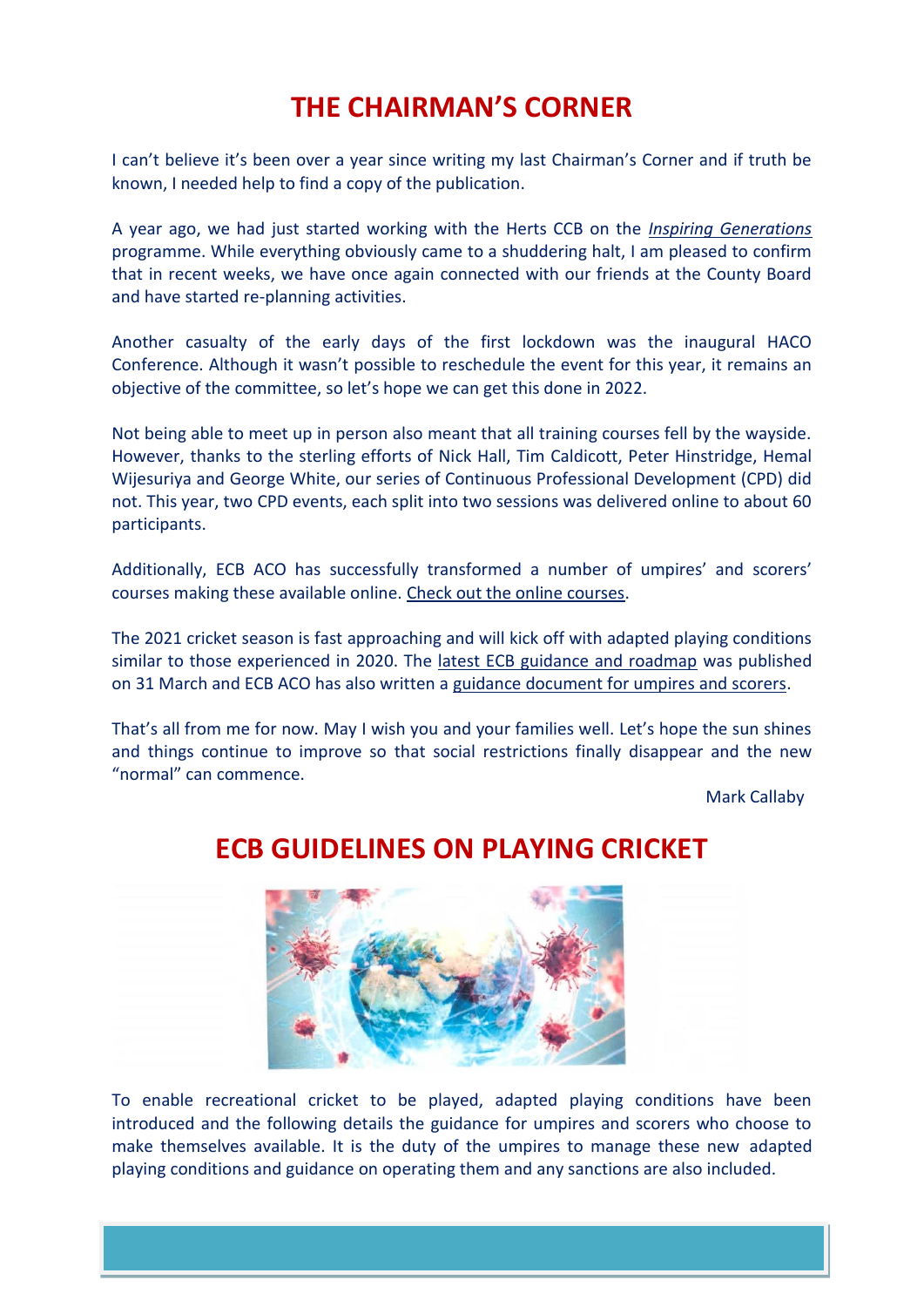This guidance is divided into five sections:

- $\bullet$  Before the game guidance for both umpires and scorers
- During the game guidance for scorers
- $\bullet$  During the game guidance for umpires
- Additional advice for umpires

# **BEFORE THE GAME – UMPIRES & SCORERS**

- 1. If you are showing symptoms of COVID-19 do not travel to the game and get a test.
- 2. Officials are encouraged to follow best practice for travel including avoiding use of car sharing and you should arrive changed.
- 3. Please ensure that you bring your own hand sanitiser and food and drink as the clubhouse may not be open.
- 4. On arrival at the ground you will need to provide your name & contact details for NHS Test & Trace.
- 5. The host club are responsible for the implementation of all facility guidelines (including the scorebox) as well as the provision of hand sanitation gel.
- 6. The host club are responsible for setting up the stumps which should also have been sanitised; the umpire is responsible for the provision of the bails.
- 7. All officials are encouraged to wash their hands/hand sanitise before play starts.

## **DURING THE GAME** – **SCORERS**

- 1. Where possible, scoreboxes should not be used:
	- a. As an alternative, the host club to consider providing a gazebo so scorers remain dry even if play continues during light rain.
	- b. Consider using a small portable scoreboard instead of a full scoreboard, or alternatively have only one scorer inside the scorebox, with less frequent updating.
- 2. Scorers should remain socially distant from others at all times and specifically:
	- a. In the scorebox, if it is large enough for 2 scorers
	- b. When interacting with any players; ideally players should not be allowed in the scorebox.
	- c. When interacting with other officials.
	- d. During any interval or break in play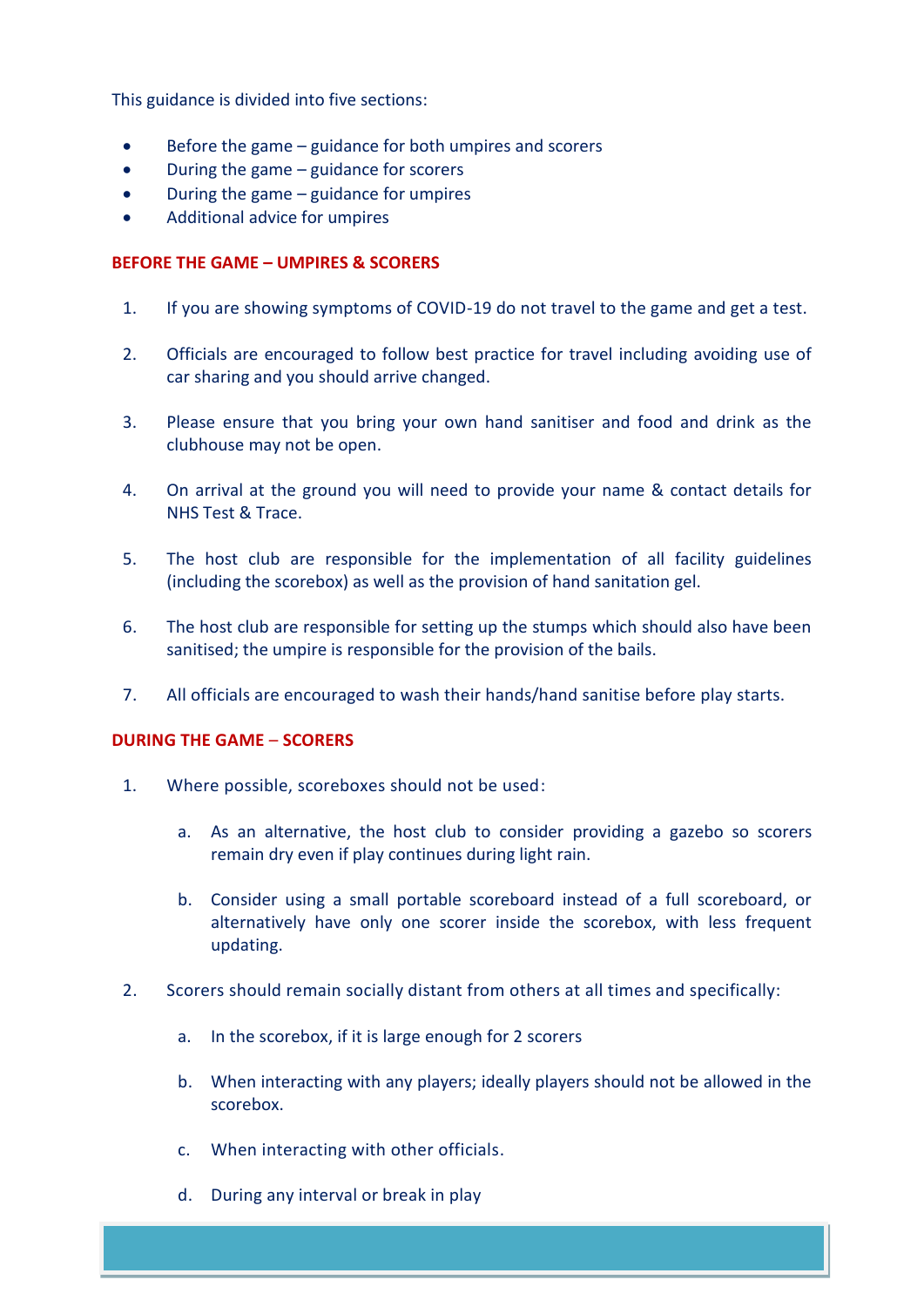- 3. Equipment should not be shared, including laptops and tablets.
- 4. Communal scorebooks which are passed from one person to another should be avoided.
- 5. Scorers will not hold any item of players clothing, sunglasses or any valuables.
- 6. Scorers will not collect/handle team subs.
- 7. Leagues using DLS will be advised to ensure that alternative arrangements are in place to calculate the result in the event that the DLS Par Score Tables cannot be produced electronically. Scorers should ensure that they have pen/paper to produce the necessary manual calculations and the outcome should be verified verbally with the umpires.
- 8. Where Scorer Pro is being used, scorer(s) can produce the relevant Par Score Table and save it as a pdf file that can be emailed to the captains and umpires if this is required.
- 9. Where D/L is being used, the captains should be encouraged to use the Play-Cricket Scorer Apps to calculate the D/L Par Score.
- 10. If a walkie-talkie is being used, usage should be kept to a minimum and only used by one of the two scorers. The equipment should be sanitised before use.
- 11. Scorers should either regularly wash their hands or use hand sanitiser.
- 12. In the event of rain, scorers should remain in the score box if that is where they are sitting, or return to their own vehicle if there is insufficient outdoor cover from the rain to maintain social distancing.

# **DURING THE GAME** – **UMPIRES**

- 1. Umpires should remain socially distant from others at all times and specifically:
	- a. at the toss
	- b. When interacting with any players
	- c. When interacting with other officials
	- d. During any interval or break in play
- 2. Umpires will ensure that all players maintain social distancing during the match and in particular, when players are fielding, discussing tactics, having refreshments or celebrating the fall of a wicket.
- 3. No sweat or saliva on the ball is allowed under any circumstances.
- 4. Umpires will not deliberately touch the ball during play.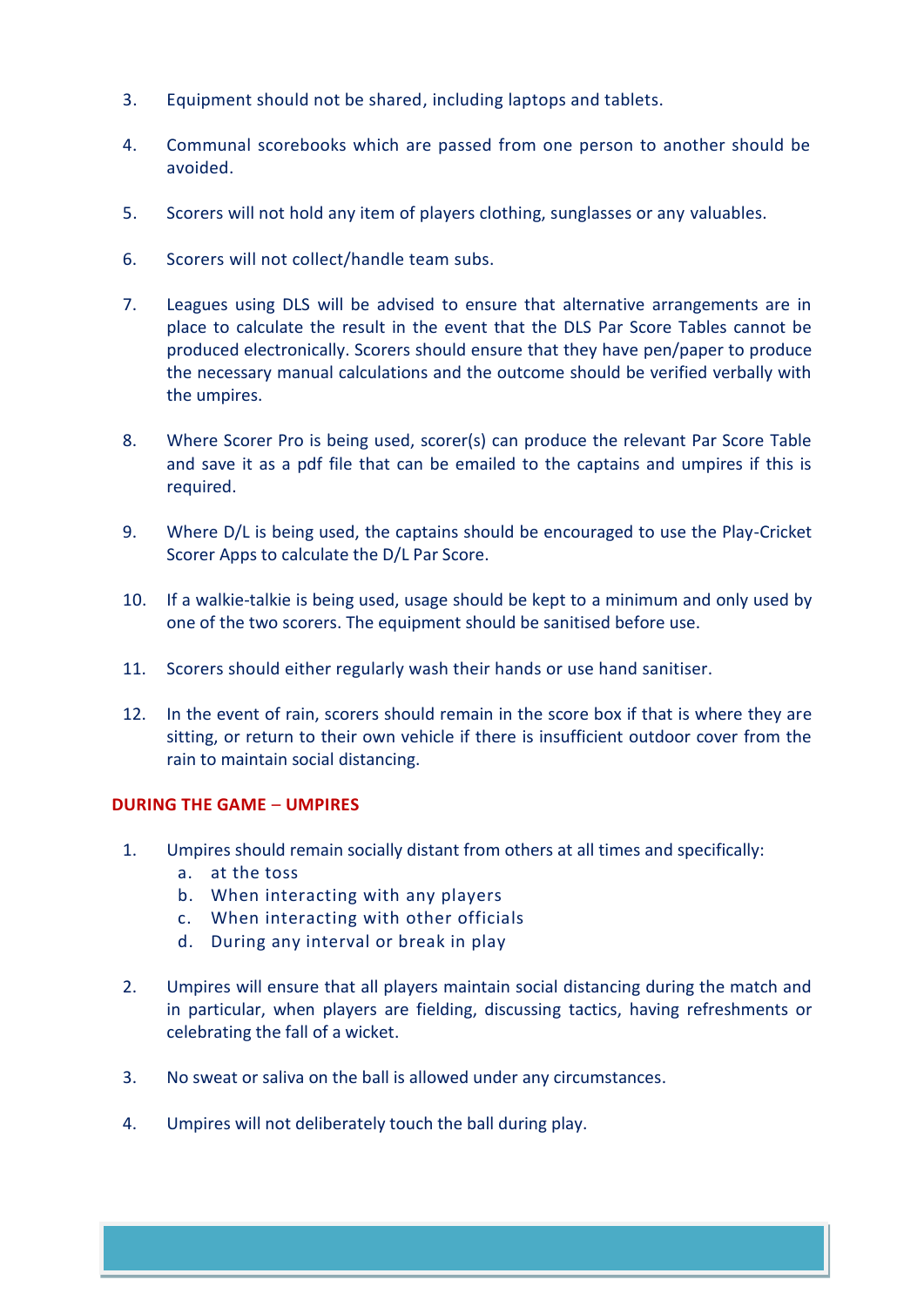- 5. The ball will be returned direct to the bowler, either on the full, or rolled along the ground. It should not be passed around the field.
- 6. The umpires will not collect the ball at a fall of a wicket or at any breaks; instead, the ball will be returned to the base of the stumps.
- 7. Only umpires should replace bails and remake the wicket including after any attempted stumpings or run outs.
- 8. Umpires will not provide bowlers markers or cloths for drying the ball.
- 9. Players will be required to sanitise their hands after every 6 overs; the umpires should call "time" after every 6 overs to facilitate this.
- 10. At each break, it will be the responsibility of the fielding Captain to sanitise the ball before play recommences. The umpires should ensure that this happens and manage these breaks by waiting until the end of the over or a fall of a wicket.
- 11. The umpires should sanitise their own hands at every drinks or innings break and after every contact with stumps or bails.
- 12. Umpires will not hold any item of players clothing or sunglasses. The players will need to place these themselves beyond the boundary.
- 13. There is no requirement for officials to wear any form of PPE although some individuals may wish to do so.
- 14. Scientific research has shown that there is a minimal risk of infection when the bowler fleetingly passes the umpire so there is no need for the bowler's end Umpire to change his normal position or to move into position once the bowler has passed by.
- 15. Bowlers returning to their mark should, maintain social distancing when assisting the umpire.
- 16. Bowlers should maintain social distancing when making any appeals.
- 17. If walkie-talkie is being used, usage should be kept to a minimum and only used by one of the two umpires. The equipment should be sanitised before use.
- 18. In the event of rain, umpires must remove the stumps and bails before the covers are pulled on. Umpires should return to their own vehicle if there is insufficient outdoor cover from the rain to maintain social distancing.

# **ADDITIONAL ADVICE FOR UMPIRES**

ECB has worked with MCC on the necessity to alter any Laws or Playing Conditions to enable recreational cricket to take place during the COVID-19 pandemic. MCC has clarified that it

1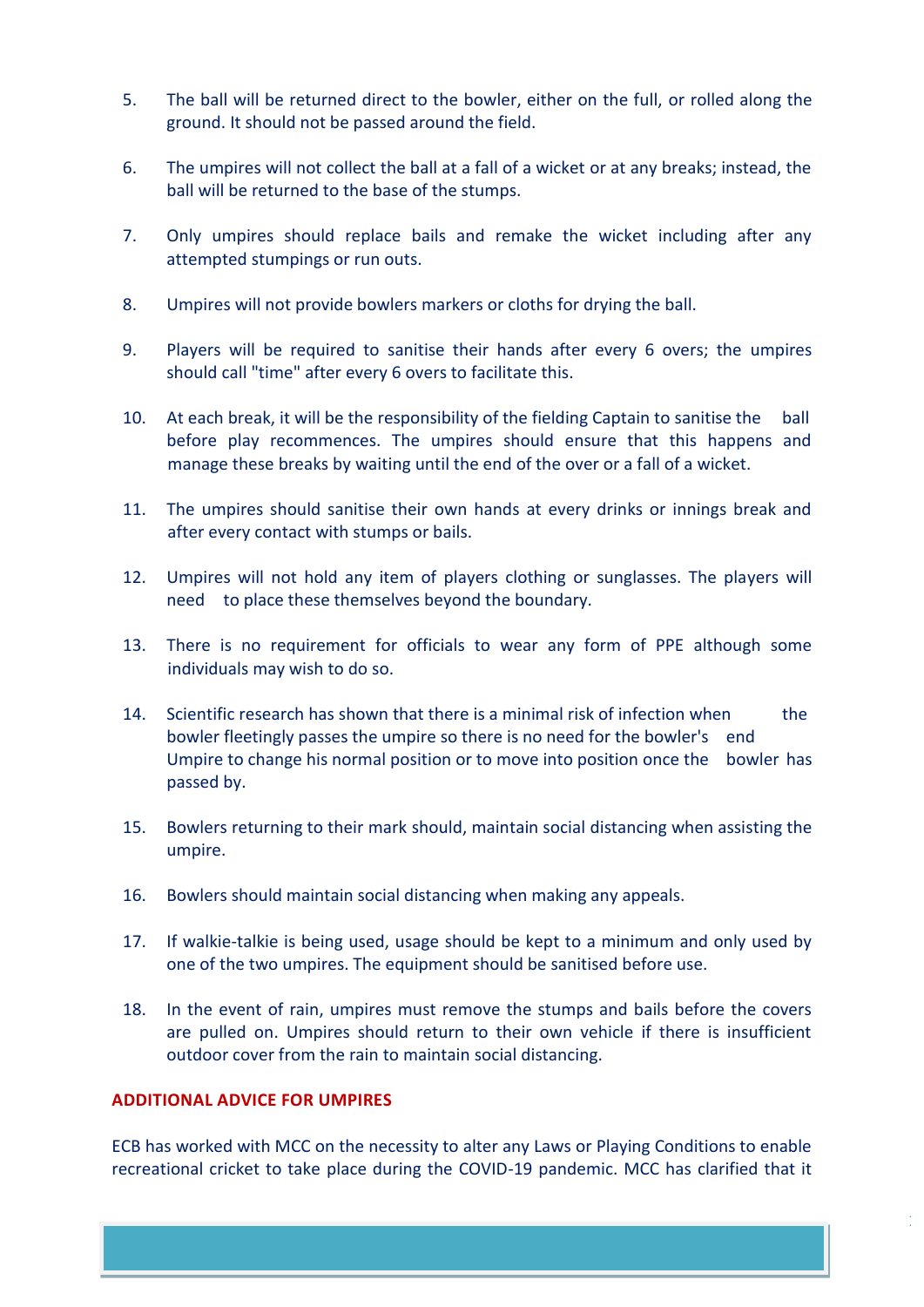will not change any of the Laws of Cricket in response to the crisis, feeling that amending Playing Conditions is a better route to take.

ECB and MCC have discussed how new regulations may be applicable to various levels of the game, and both bodies are pleased to offer the advice below as a means of getting cricket played.

In order to effectively manage cricket through this phase, Officials will be empowered to ensure measures are adhered to through appropriate interventions designed by the ECB Association of Cricket Officials (ECB ACO). In essence, this means that instances of breaching of the measures will be dealt with Under Law 41 (Unfair Play). However, Law 42 (Unacceptable Conduct) remains as an option if umpires believe conduct is unacceptable.

Prior to Play - Umpires will have read the ECB guidance and conduct normal pre-match protocols and check pitch for 'batting line' markings.

At the Toss - Captains will be advised of their responsibilities for directing their team on and agree the following:

- 1. No sweat or saliva on the ball is allowed
- 2. Players to maintain social distance at all times.
- 3. Ball to be returned directly to the bowler (On the full or rolled along the ground)
- 4. Not to remake the wicket once the ball has become dead, this is the role of the umpire.
- 5. Players to ensure that any drinks, sweaters or other paraphernalia to be placed at least 1m from boundary edge where at all possible.
- 6. Hygiene breaks will take place every 6 overs (A wicket break can be used to restart the process).

Captains should be made aware that any breach of the above could result in a first and final warning and any subsequent transgression will result in the award of 5 penalty runs.

During Play— Umpires will not deliberately come into contact with the ball. Any breach of 1- 7 above, will result in a first and final warning, under Law 41.

If deemed Unacceptable Conduct, penalties under Law 42 shall apply:

- A player intentionally moving within 1 metre of anyone else for non-cricketing purposes will be treated as a Level 3 offence
- A player intentionally spitting or coughing at and within 2 metres of, another person will be treated as a Level 4 offence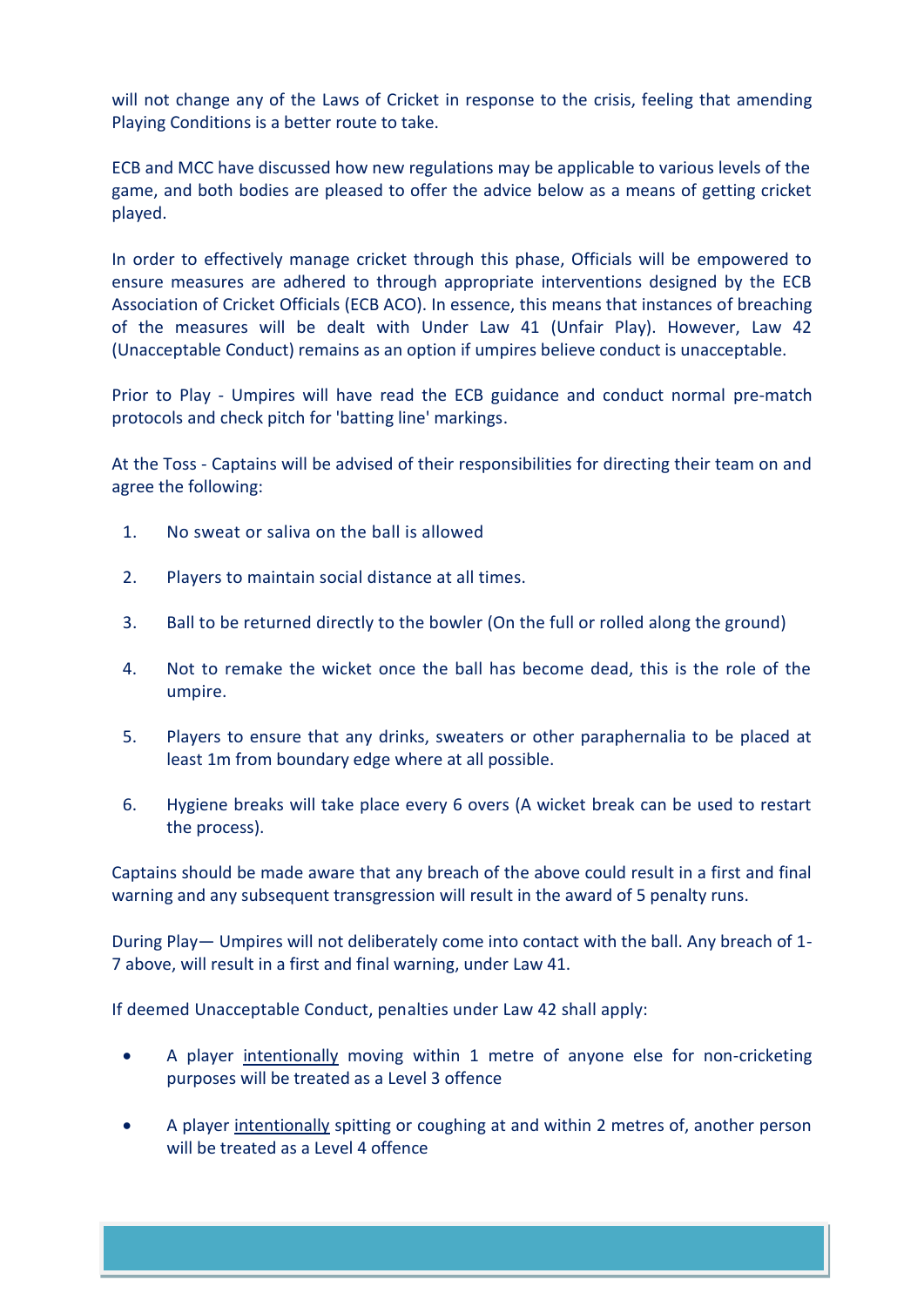After Play - Umpires are to leave the stumps in the ground, bails on the ground (if they're not their own) next to the stumps and leave bowling markers for the Club Representative to collect.

# **NEWS FROM COMMITTEE MEMBERS**

**Gerry Wilkinson (Treasurer)** – **League Panel Umpires** - Due to the Covid situation in the 2020 playing season, instead of league panel umpires receiving cash payment from the teams involved on the match day itself, all payments were made retrospectively at the end of the season by BACS from the HACO Treasurer. Given the continued impact of Covid, it has been agreed with the league that payments will be continued in this way for the 2021 season. Each umpire will receive payments for the matches they have stood in, in two tranches, following the mid-point (during July) and end of the season (during September).

To smooth this new process, we need every umpire who expects to stand as a league panel umpire at some point in the season ahead to ensure that the Treasurer has the up-to-date details of the bank account into which the payments should be made. This is also relevant to those umpires who expect to stand in other matches that are not paid on the day, such as County Age Group and Schools matches.

Please confirm the relevant bank details (six-digit sort code and eight-digit account number) in an email to the HACO Treasurer at [gerry.wilkinson333@ntlworld.com](mailto:gerry.wilkinson333@ntlworld.com)

# **Hilary Stiffin (Scorers Officer)**

Here's hoping that 2021 gives us a full season of fixtures. If you are interested in learning more about scoring, or just as a refresher for the coming season, there are some excellent sessions on YouTube that our ACO Scorers' Education Manager recorded during lockdown. The channel is called RunsWktsOvers and you can access it at <https://www.youtube.com/channel/UCoBu7VMwO-d6mxDDxYgPx7w>

Also, Cricket Scorers Untallied (@cricketscorers1) is on Twitter and they produce podcasts on all things scoring.

# **Tim Caldicott (Education Officer)**

# **Education, Education, Education**

With the restrictions imposed by the covid pandemic, we have been unable to physically gather for our, now customary, CPD (continuing personal development) sessions. However we have run online events via zoom. We had 2 separate events, both repeated to allow us to keep number to a reasonable size on each occasion.

Whilst there was nothing ground-breaking in these short sessions, we felt they were very useful to refresh people's understanding of some the umpiring tips and tricks.

In the first event, George White provided an update on the disciplinary procedures – which hopefully none of us will need to use! However, we mustn't shirk away from issues when they arise, we don't do anyone a disservice but not grasping the nettle. Nick and Hemal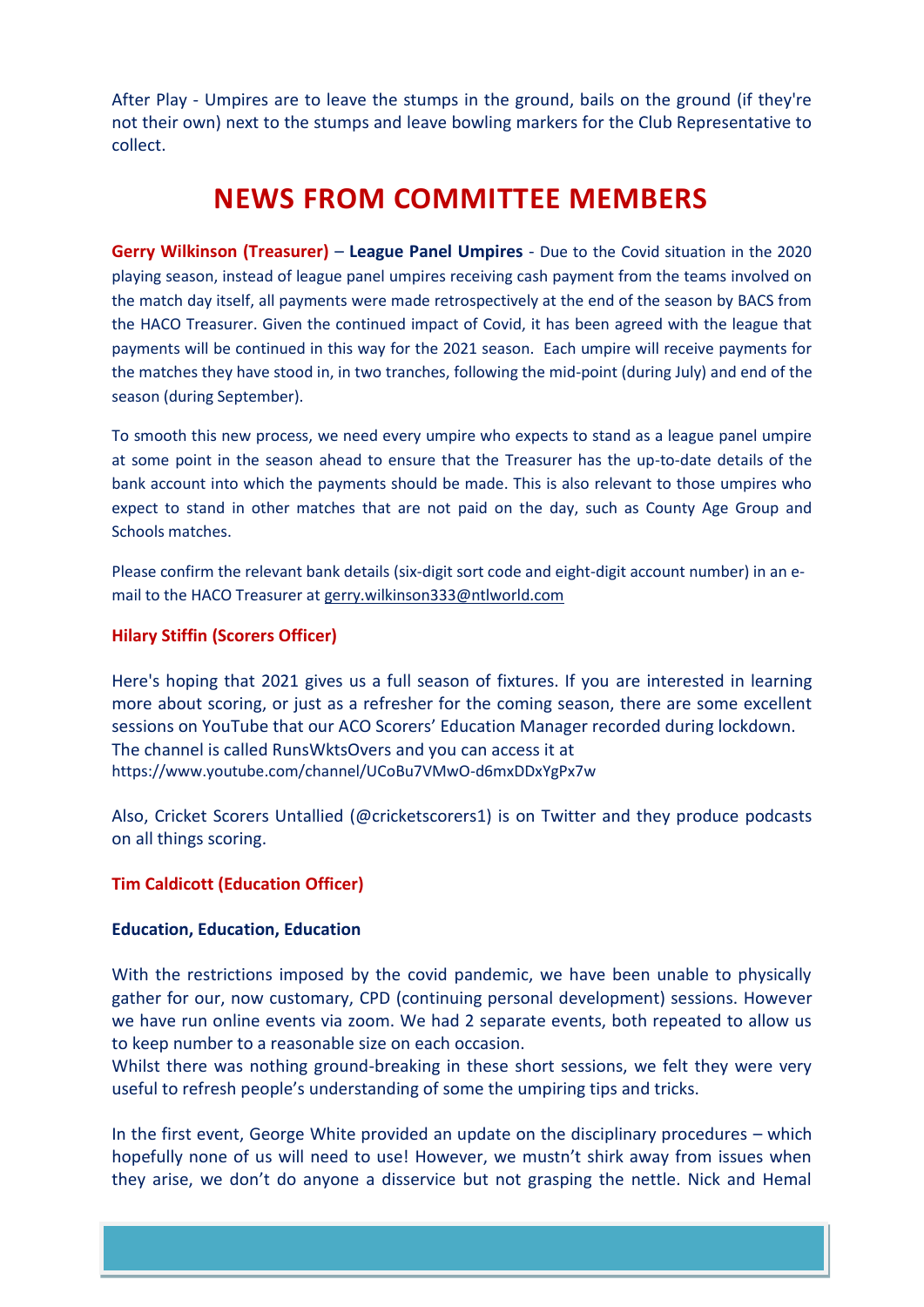provided a fresh take on the characteristics of an umpire, Peter covered the regulations and playing conditions in divisions  $1 - 2b$  and I provided some thoughts on teambuilding.

In the second event, Peter presented a refresher on dangerous and unfair bowling, the Law on which changed slightly a couple of years ago, he also covered the regulations and playing conditions in the Premiership and Championship. Nick and Hemal provided some guidance regarding the types and timings of consultation between umpires. I chipped in with some advice on the difference between dissent and disappointment.

We are conducting a couple of the new Stage 2 courses, which are combination of tutor lead sessions and individual study between the sessions. We have kept these small in size, to allow everyone to get up to speed, but will probably open them up more after the summer – by which time we should also the able to return to the "traditional" face to face sessions.

I'll take the opportunity to thank the various tutors involved and wish everyone all the best for the upcoming season.

# **GET TO KNOW YOUR COMMITTEE**

## **MARK CALLABY - CHAIRMAN**

Where were you born and raised. If not in Hertfordshire, when did you move here? I was born in Stoke Newington and lived in Broad Lane, Tottenham until I was three when my parents moved to Hoddesdon. I've lived in Hoddesdon, Hertford and Broxbourne ever since.

How did you get interested in cricket? Who was the person who inspired you to play the game?

I guess I was always interested in sport, so in the summer, it was cricket. Even though there was less cricket being played and televised, what was available was on terrestrial television, which helped.

Tell me about your cricket career from school to when you retired, if you have retired. I played all my club cricket (from colts to adult) at Wormley.

#### How did you become an umpire/scorer?

I was always interested in umpiring and my 20 minutes stint often turned into an hour or so. In the winter of 2008/09, I sat and passed what was the Level 1 course at that time. I remember playing the first game of the 2009 season and really not enjoying it. So that was it – retired from playing.

I umpired for the rest of that season and the next for Broxbourne II and joined the panel in 2011.

#### Who are your cricketing greats?

I don't really have any cricketing greats, but I guess from an English point of view it has to be Botham. Otherwise, Viv Richards would have to be near the top of my list.

What other sports have you played/interested in?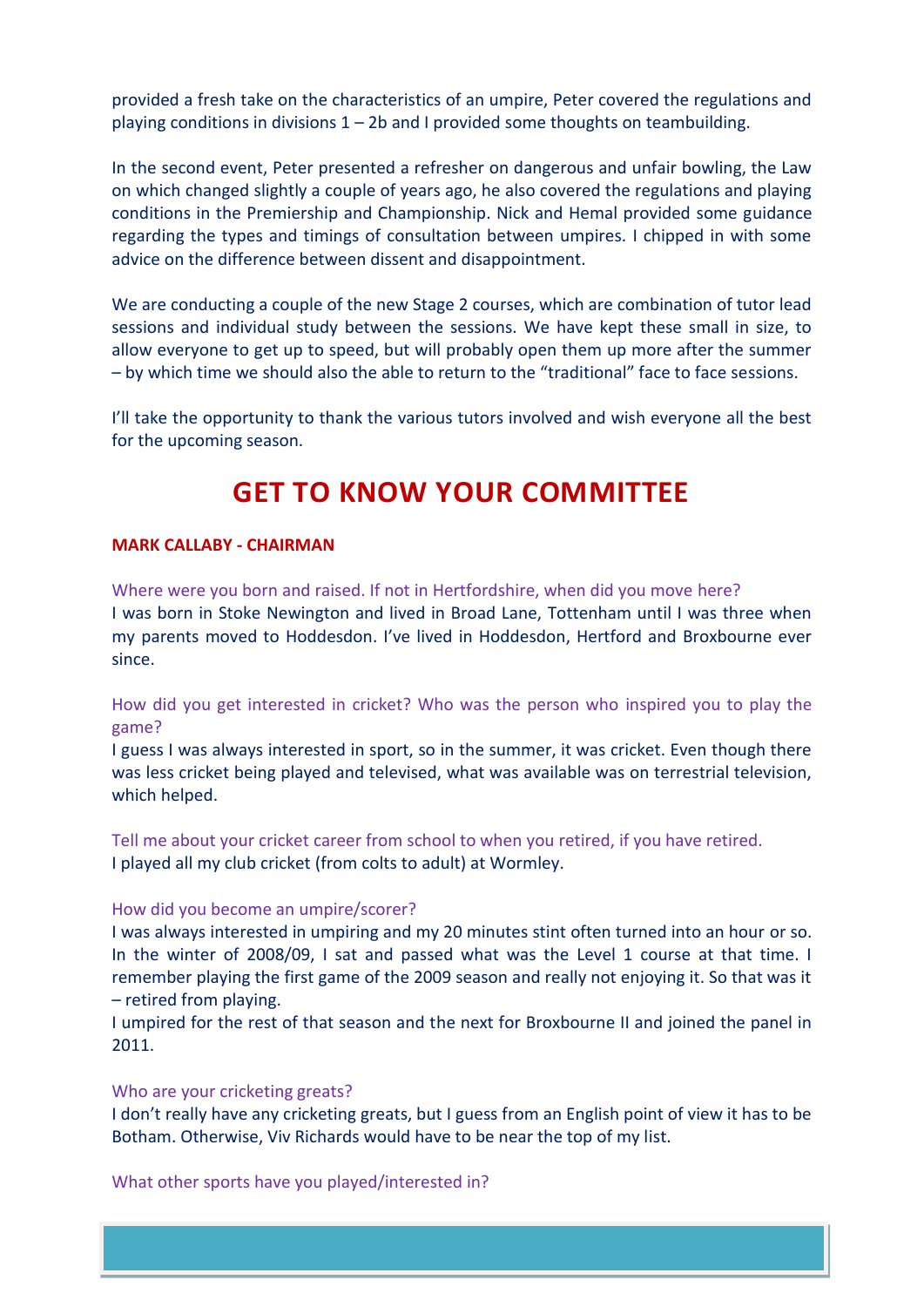Growing up, if there was a ball involved, I was generally interested in it. Football, basketball, tennis, snooker – but my number one sport was rugby.

#### Do you support a County cricket team – if so which one?

Despite my love of the game, I've never really affiliated myself to any team.

#### Favourite player and why?

I've watched very little professional cricket of any format in recent times as I've not succumbed to the temptations of the dish. With that and not following cricket as closely as many others, I don't really have a favourite player. If pushed, I would have to go back to Botham. Why? 1981.

#### Your top 5 things on your bucket list.

I don't have a bucket list, so perhaps I should start one. There are a few places I'd like to visit so in no particular order … Canada, South Africa, S E Asia, Russia and Iceland

#### Any sporting highlights that you are proud of

I played rugby for Hertfordshire county age groups and was also selected for South Midlands (Herts, Beds, Bucks, Oxon). I remember a South Midlands warm up game when we played against Stowe School. We won the game something like 12-4 and I scored nine points from a try (in the days when it was worth four points), a conversion and a penalty. No-one had seemingly ever seen a prop forward kick, but our kicker had gone off injured and noone else stepped forward.

## **JOHN SWEEDY – APPOINTMENTS OFFICER**

Where were you born and raised. If not in Hertfordshire, when did you move here? I was born in Surrey and grew up there, before moving to Abbotts Langley.

Tell me about your cricket career from school to when you retired, if you have retired. My Cricket career began in Mitcham, playing in their 1st XI on the green. Then I joined Abbots Langley in 1968, playing till 2000 where I scored 13,000 runs. Still a member at ALCC where I can be found running the bar even though they will not let me retire.

## How did you become an umpire?

I wanted to give something back after the enjoyment I got playing the game. I started umpiring then under the stewardship of David Webb and progressed to premier league Cricket umpiring.

#### Who are your cricketing greats?

Fred Truman, Alistair Cook, Derek Underwood, Shane Warne and John Lay,

#### What other sports have you played/interested in?

Played football. I'm interested in all sports. My favourite player was Ross Jenkins (Watford FC) because he was a very average player and he turned into a very good player through hard work.

I Became an Appointments Officer around six or seven years ago, which I have really enjoyed.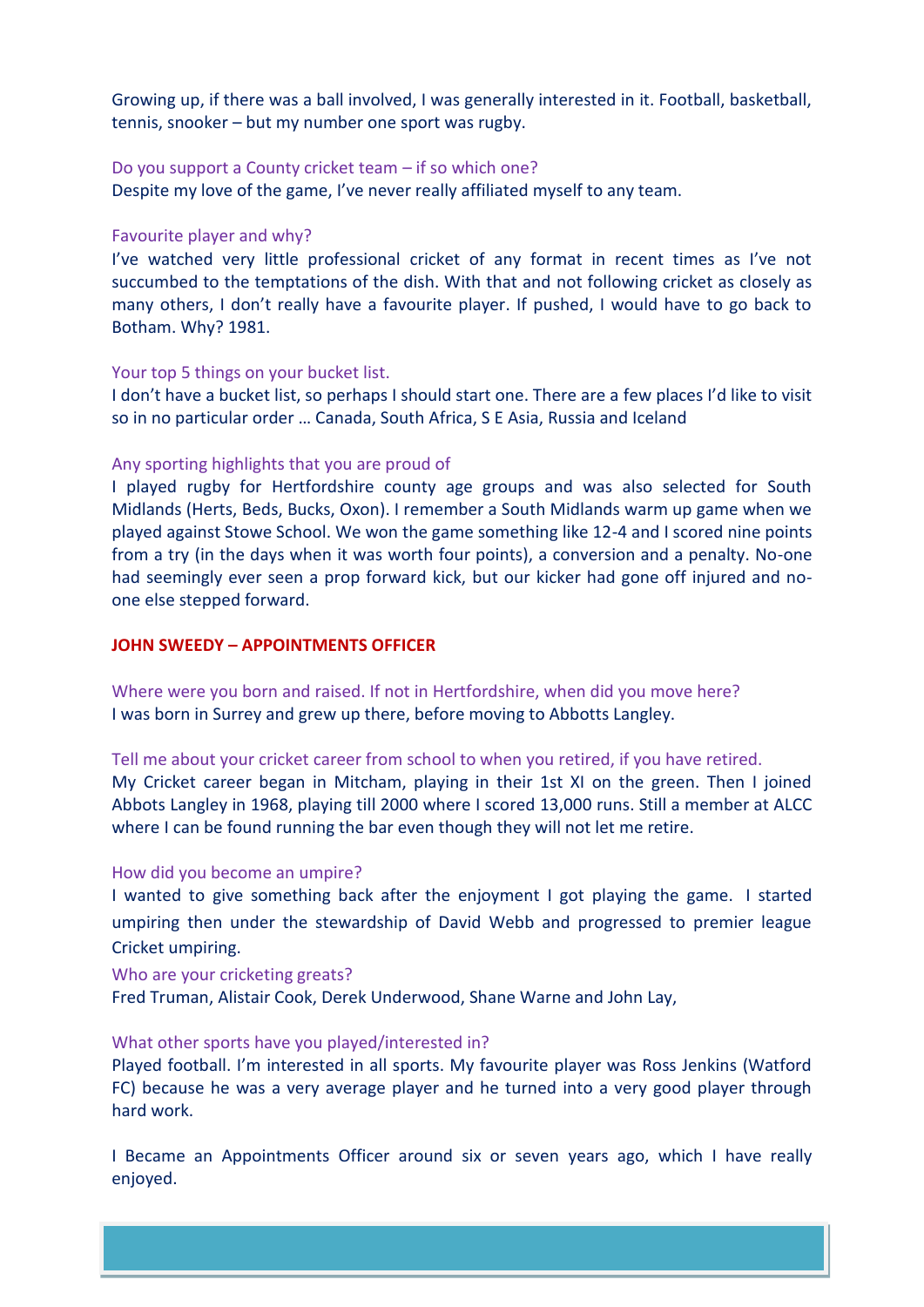Do you support a County cricket team – if so which one? I support Surrey, because I lived south of the river.

## Your top 5 things on your bucket list

Visiting other Countries. Going back to Abbots Langley and telling the other umpires at the club how many victims I got that day. !! Watching Test Matches abroad.

## Any sporting highlights that you are proud of?

Scoring 100 runs in a match and scoring 50 goals in one season.

# **HILARY STIFFIN – SCORER'S OFFICER**

I was born in Barnet, but my parents, sister and myself moved to St Albans when I was 2 years old. My father played cricket and I always followed it when I was young. At around 10 years old, we would take a picnic to Lords on a few Sundays during the summer and watch Middlesex play their John Player 40 over matches. There I would always fill out the scorecard, recording the wickets and score at the end of each over.

When I met my husband, he played cricket at North Mymms, so I used to go along to watch at first, before doing a season or two of teas. I would chat with Tony Gibbs (Mymms & Hertfordshire Men's Scorer) after the matches and it was he who offered to show me how to complete a scoresheet. I started off scoring for the Third team, had a break of a few years when having my son, until he was old enough to help with the numbers on the scoreboard. Then when he started playing league cricket at 11, I went from the 3's to the 2's and finally the 1's, four years ago. It wasn't until I'd been scoring for about 15 years, that I went on my first course to start on the Scorers Pathway to become qualified.

As a school girl and then teenager I played hockey and squash. Hockey for Potters Bar ladies and Squash for St Albans and Hertfordshire up to the age of U18.

I enjoy cricket scoring and being part of a team, with both the players and umpires and feel lucky that I belong to such a great club in North Mymms and County of Hertfordshire. In the winter I enjoy travelling, anything from the wilds of Botswana to the vineyards of Europe.

# **CHRIS MOUNTAIN – COMMITTEE MEMBER**

Age 54 and living in St Albans with Clare for the last 8 years. I've previously lived in Colchester, Birmingham, Stoke-on-Trent, Leighton Buzzard & Flitwick, but my formative years were in Luton.

I am a Level 3 Scorer, often defined as an Umpire who can count beyond 6 and with the good sense to sit down whilst enjoying the cricket. I claim to have had no great skill as a cricketer. Self-taught at the basics of scoring, and practising whilst watching John Player League matches on BBC2. My club cricket started at Vauxhall Motors CC in 1984 as a scorer. I soon started to play, and umpire from time-to-time, but always found scoring much more preferable. Highest Score 42; Best Bowling 4 for 2. Meaning of Life 42.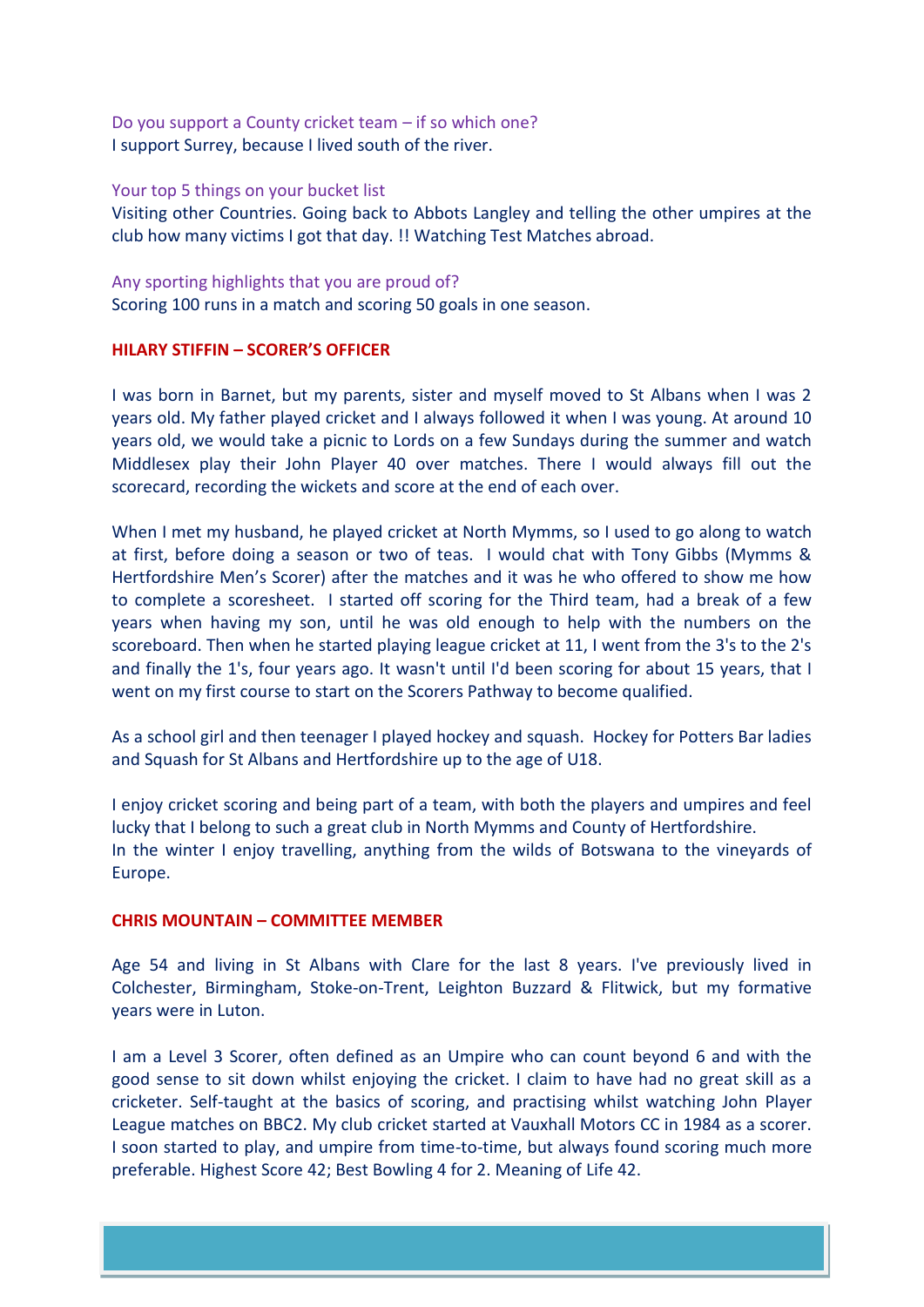I've played\umpire\scored\joined committees for University of Essex, Wedgwood CC, Eversholt CC, Ampthill CC & St Albans CC as well as spending a decade on the Minor County circuit with Bedfordshire CCC.

Scoring has changed much since 1984. From finding the book behind the bar I now carry 3 bags - laptop, printer and the general bag of pens, handbooks and jelly babies. Self-taught at Linear Scoring from an article in The Sun by Bill Frindall. I've used laptops since 2001 as my main scoring tool (Willow, then Total Cricket Scorer and now Play Cricket Scorer). A life working in IT helped with understanding much of the technology. I've helped to run Scoring Courses in Beds & Herts since 2000.

Aside from cricket, I've followed the ups, downs, ups again, then downs and ups of Luton Town FC since 1975. I held a season ticket from 1978-83 but rarely attend matches in recent years. Since meeting Clare we've attended many athletics events around the UK, both indoors & outdoors. Given my name you would expect that I enjoy the hillier areas of the UK. I am a member of an Outdoor group based in Dunstable who organise anything from a half day walk to Markyate to two weeks in the fjords of Norway.

Favourite player - Andy Roberts. Not the West Indies quick, but the former Northants & Bedfordshire cricketer. His attitude to the game was competitive, but understanding that it is for enjoyment as well. Also a fine servant to his club, Finedon Dolben CC, and continues to enjoy the game as an Umpire in the Northants League.

Cricketing highlights over the last 35+ years:

- Scoring for Australia at Lord's in 2005 (I scored for Eversholt 2's the following week and being fined for the biggest comedown in the history of cricket.)
- Seeing my club side play at Lord's (Eversholt, 2000)
- Being part of the Bedfordshire CCC setup which won the Minor Counties Eastern Division in 2004.
- Possibly the only scorer to appear on Slovenian TV.
- The friends I have made along the way.

# **In the next issue of Over & Out, I will be interviewing:**

- Anthony Levy Vice Chairman
	-
- Gerry Wilkinson Treasurer
- 
- Tim Caldicot Education Officer
	-
- - Nick Hall  **Committee Member**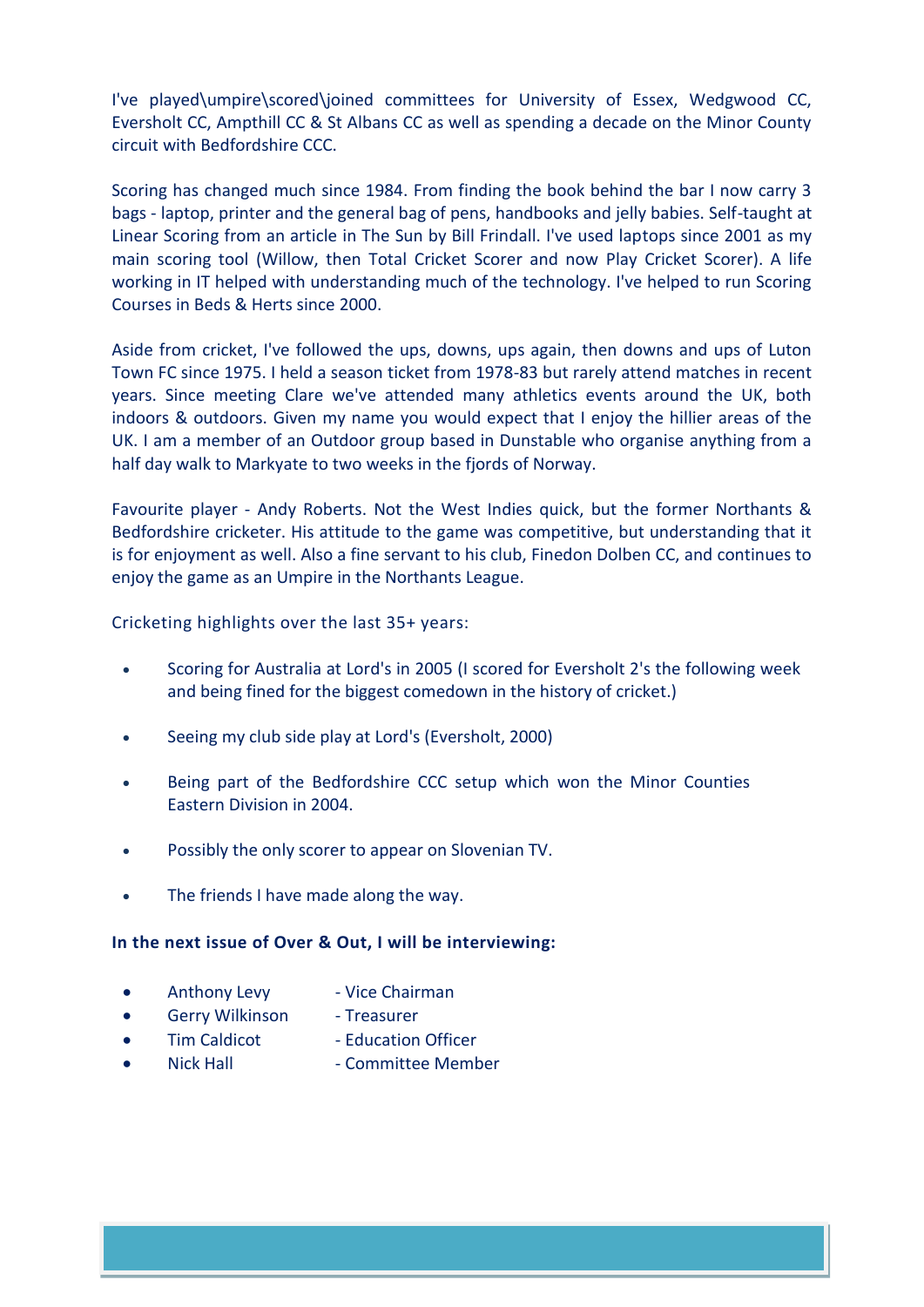# **Quiz 10**

- 1. The umpires see that the bowler appears to be tampering with the ball and on inspection note that its condition has been unfairly changed. Assuming this to be a first offence, which of the following actions are neither correct nor necessary for the umpires to take?
	- (a) Inform the batsmen of the occurrence and ask them if they wish the ball to be replaced immediately by a ball of comparable wear
	- (b) Direct the captain of the fielding side to suspend the bowler immediately for the remainder of the innings
	- (c) Award 5 penalty runs to the batting side and caution the bowler
	- (d) Report the occurrence to the appropriate authority.
- 2. The striker misses a legal delivery and notices that the bails have been removed. He leaves the crease believing that he has been bowled. The Striker's end umpire moves in to repair the wicket and is then told by the wicket-keeper that he thinks that he has inadvertently broken the wicket with a glove. After consultation the umpires decide to recall the outgoing batsman. Assuming this is not the final wicket of the innings, what is the latest point at which the recall can occur for this batsman to reassume his innings?
	- (a) Within 3 minutes of the occurrence
	- (b) Before the batsman crosses the boundary
	- (c) Before the ball comes into play for the next delivery
	- (d) Before the point at which this batsman and the next batsman in cross if it is on the field of play.
- 3. Which of the following time frames are correct for completion of mowing,
	- (i) of the pitch, and
	- (ii) of the outfield

on each day of the match on which play is expected?

(Times given are in minutes before the time scheduled or rescheduled for start of play on that day)

- (a) (i) not later than 30 and (ii) not later than 15
- (b) (i) not later than 30 and (ii) not later than 30
- (c) (i) not later than 15 and (ii) not later than 30
- (d) (i) not later than 45 and (ii) not later than 45.
- 4. In the first innings of a 3-day match the umpire considers that the bowler has delivered a deliberate front –foot No Ball. She immediately calls and signals No Ball. When the ball is dead what further action is required by the umpire?
	- (a) Direct the captain to suspend the bowler immediately from bowling and for the remainder of that innings and report accordingly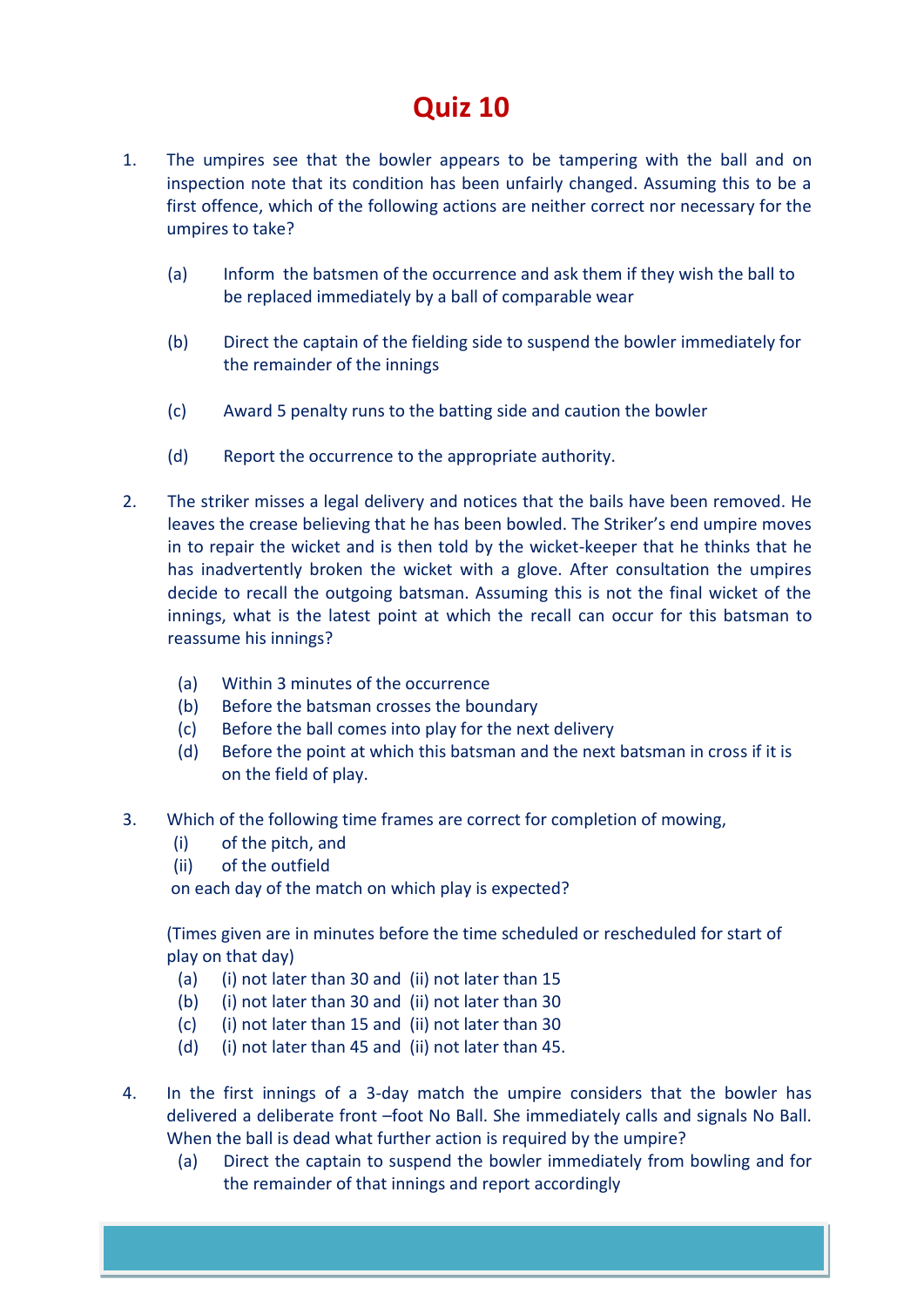- (b) Direct the captain to suspend the bowler immediately from bowling and for the remainder of the match and report accordingly
- (c) Direct the captain to suspend the bowler immediately from bowling and for the remainder of that innings and report accordingly. In addition award 5 Penalty runs to the batting side
- (d) Issue a first and final warning to the bowler and inform the captain of the fielding side of your actions.
- 5. The scheduled close of play is 18.00 and the Last Hour of a match is called at 17.02. The batting side are bowled out at 17.20 after 7.2 overs have been bowled in that time. What is the minimum number of overs left to bowl in the match assuming that a result has not been previously achieved?
	- (a) 9
	- (b) 10
	- (c) 11
	- (d) 12

# **Answers to Quiz 9**

- 1. (a)
- 2. (b)
- 3. (d)
- 4. (c)
- 5. (b)

For any clarification of these questions and answers please contact Nick Hall at [n.hall53@outlook.com](mailto:n.hall53@outlook.com)

# **Answers to Quiz 10**

Will be published later, but the above still applies!